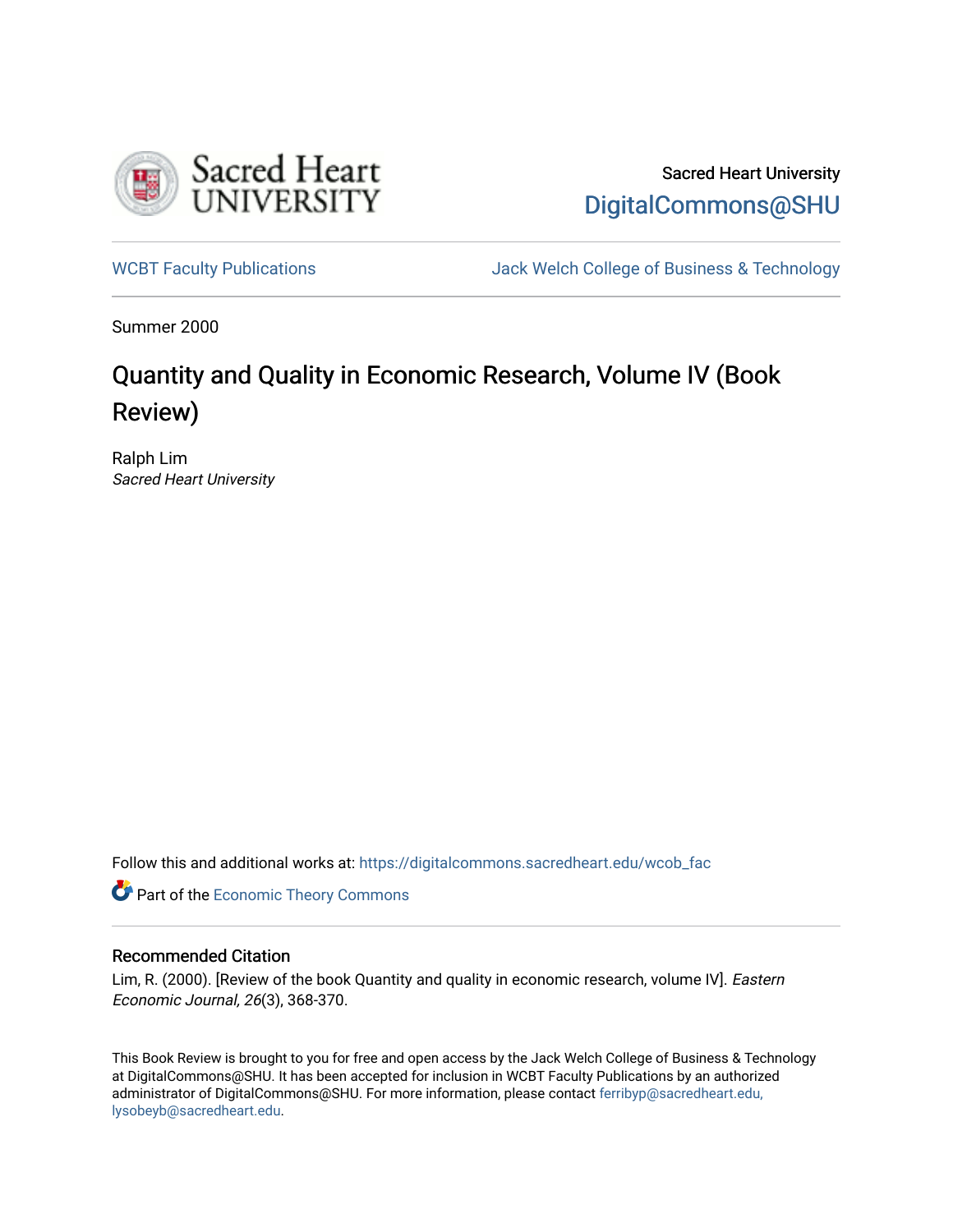Ralph Lim, Sacred Heart University

Book review: Quantity and Quality in Economic Research, Volume IV. Edited by Theologos Homer Bonitsis and Roy Chamberlain Brown. Aldershot, England: Ashgate Publishing,1997.

## ISBN 9781859726822

This volume collects 15 articles focusing on three themes- international financial economics; statistical science and economics; and applied economics and finance.

Five articles deal with international finance. Bonitsis and Kallianiotis offer explanations for persistent U.S. trade deficits. They note that from 1973 to 1992 changing exchange rates did not correct trade imbalances. Despite a declining dollar, U.S. trade deficits remained high. Empirical tests show that several macroeconomic variables can explain U.S. trade deficits: high budget deficits, high national debt, low savings, strong reliance on foreign investment, tastes for foreign goods, high U.S. income elasticity for foreign goods, high U.S. income growth, and a strong U.S. dollar. Analyzing the U.S. trade deficit by focusing only on the value of the dollar tells us only part of the story.

Kasibhatta examines Eurocurrency loans to Brazil and tests the loan pushing hypothesis. Loan pushing implies that high risk borrowers receive more lenient terms. The author's model includes variables such as LIBOR, Brazil's inflation rate, Brazil's debt service ratio, and Brazil's ratio of current account to GDP. Empirical tests show all these variables to be statistically significant. The loan pushing hypothesis is rejected. This implies lender risk aversion toward Brazil.

Malindretos and Tsanacas criticize traditional international finance theory for being overly dependent on the trade balances variable. Furthermore, traditional theory employs many unrealistic assumptions: perfectly competitive markets, perfectly substitutable inputs/products, equal size among nations, and equal importance of all nations. The authors also argue that instead of examining prices, incomes, and interest rates, the root causes for these variables should be examined. In my opinion, these ideas should have been tested empirically.

Rivera-Solis examines data from 1960 to 1983 and shows that multinational bank entry into Spain decreased Spanish banking concentration. This is not a surprising result. What is perhaps surprising is the evidence showing market growth is more important in reducing concentration.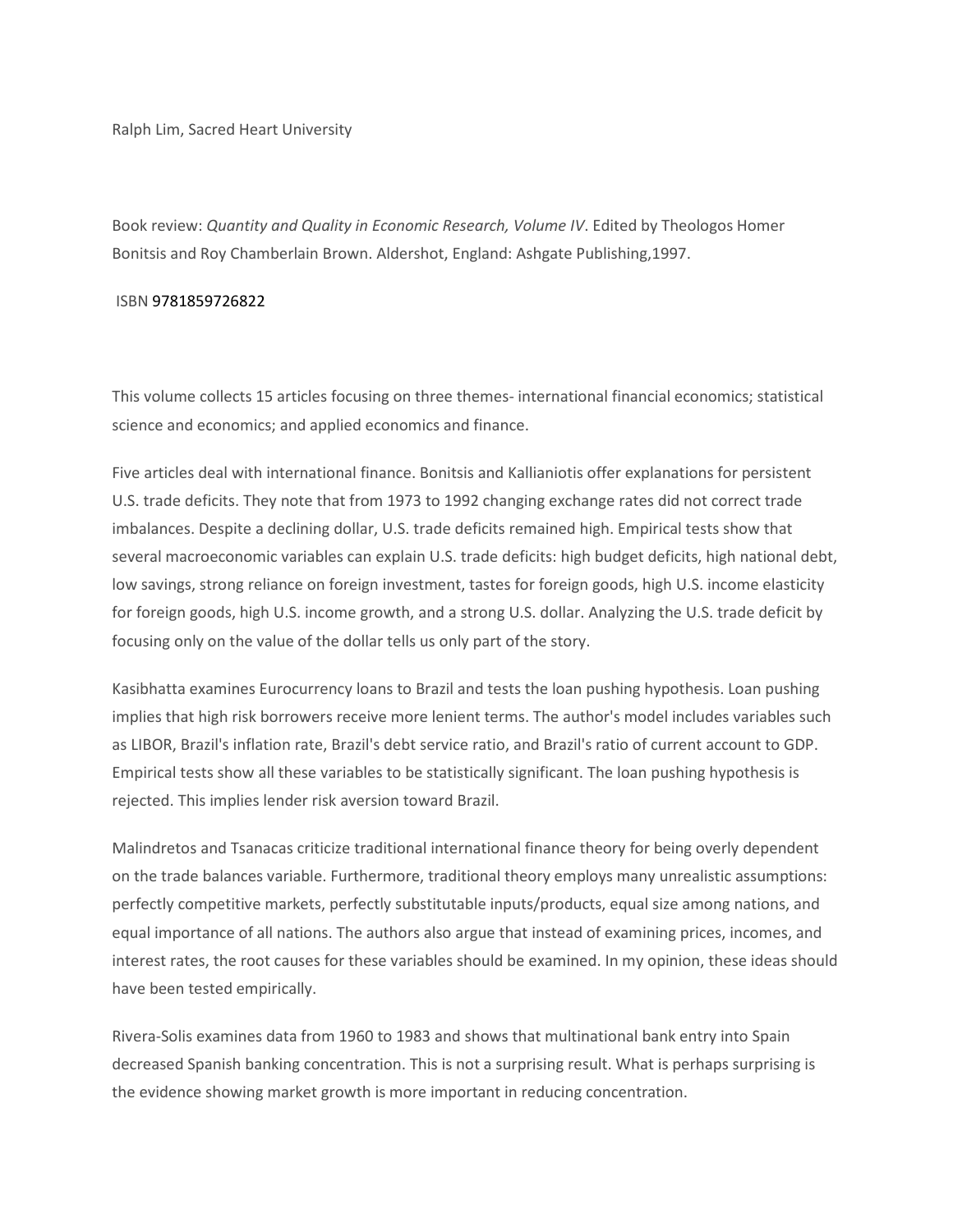Anastasopoulos compares international trade models and international travel models. While trade models have been used extensively over the past 50 years, international travel models have been developed only recently. Travel models essentially extend trade models; both are highly influenced by the disposable income variable. Not surprisingly, the demand for international travel has high income and price elasticities. A contributing factor to pricing is the currency exchange rate.

Three articles examine statistical science and economics. Shvyrkov analyzes 2x2 tables. Effective use of these tables depends on whether data resembles a "homogeneous invisible population."

Winkler compares statistics textbooks in the U.S. and former East Germany. Unlike those in the U.S., East German texts combine accounting with statistics. Government ownership of the means of production may explain this. East German texts also contain limited coverage of several topics (normal distribution, hypothesis testing, multiple regression, random variables, and time series analysis) discussed substantially in U.S. texts. I wonder if statistics texts in other Eastern Bloc nations follow the East German approach.

Jain and Rowley present a descriptive article about econometrics. Models depend on the methods and assumptions of the builder, so progress can be achieved if computer software can test outcomes based on different approaches. The authors argue that emphasis should be placed on testing the sensitivity of results to different assumptions, rather than focusing on a single result. This article would be more complete if some examples were presented.

Finally, seven articles deal with applied economics and finance. Nicholas discusses state lotteries. As a mature industry with volatile revenues, effective marketing strategies are crucial for lotteries. Several states have targeted advertising toward those demographic groups more likely to play lotteries. This article would have been more comprehensive if it had tested an empirical model using various marketing and demographic variables on lottery sales.

Telofski and Kim offer an "international service market opportunity index" (ISMOI) to estimate service market potential in foreign nations. The goal is to help U.S. firms increase their exports of services. ISMOI is a multiple factor index that includes a foreign nation's population, GDP, and capital formation. Higher ISMOI numbers indicate greater market potential for services. Empirical tests reveal that there is a high correlation between ISMOI predicted rankings and actual rankings of national service consumptions. International service marketers may find ISMOI useful in market research and targeting.

Floros and Tsetsekos examine stock split announcements. While contending that abnormal positive returns are realized for stock split announcements, the authors focus their study on industry effects.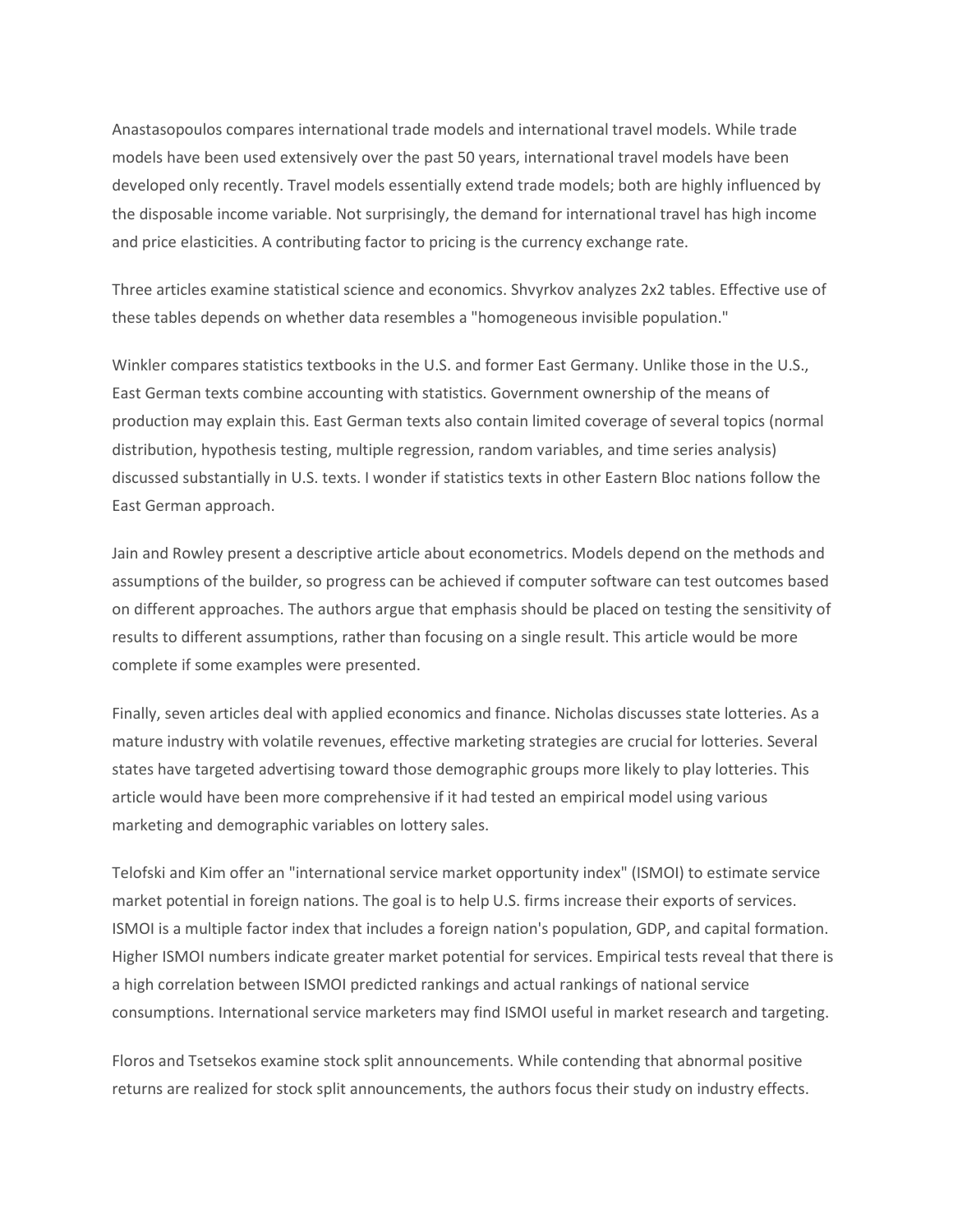They analyze data from 1963 to 1986 for six different industries. Retail, food processing, and chemical industries show statistically significant positive returns. Petroleum shows lower than normal returns. Utilities and pharmaceuticals are not statistically significant. Thus, returns could depend on industry. In my judgement, other industries should have been examined to further explore industry effects.

Shojai and Kurland present a logit model to predict the success of takeover attempts. Data from 1986- 1988 for 37 random acquired firms shows the most significant variables that improve takeover success are: higher earnings growth rate, lower earnings growth variation, lower market value to book value ratio, and lower dividend payout ratio. The model predicts 70 percent of successful takeovers in the original sample. For another sample of firms, the model predicts 50 percent. This model's predictive power is therefore not strong enough and further refinement is needed.

Randall and Chen discuss home mortgage refinancing decisions by comparing corporate bond refunding and home mortgage refinancing. Corporate bond analysis usually assumes that the maturity of new bonds equals the remaining maturity of old bonds. This is usually not the case for refinancing home mortgages. Annual corporate bond interest is usually constant. Home mortgage interest declines every year. Using these differences, a method is developed to determine the feasibility of home mortgage refinancing.

Arize and Ndubizu discuss the impact of SFAS 52 on forecasting. Before SFAS 52, foreign currency translation amounts were placed on income statements. This resulted in volatile yearly earnings for multinational firms. Under SFAS 52, translation amounts are excluded from the income statement. This makes earnings less volatile. Less volatile earnings should reduce earnings forecast errors. The authors examine results for pre- and post-SFAS 52. Not surprisingly, they found smaller forecasting errors in the latter period.

Rezvani, Bonitsis, and Geithman examine the economic determinants of male juvenile crime in New York City between 1970 and 1980. They find highly significant relationships between arrest rates and real per capital income. When the real per capita income of potential victims increases, there is greater incentive for crime. It is interesting that other variables tested (unemployment, welfare aid, divorce rate, race demographics, and school attendance) were not found to be statistically significant. Perhaps this is due to multicollinearity. Some variables should have been omitted in order to see if other variables became statistically significant.

Generally, this volume is a collection of articles about various issues. The articles represent a potpourri of issues, rather than a concentrated study on one specific topic. Consequently, this volume is good for